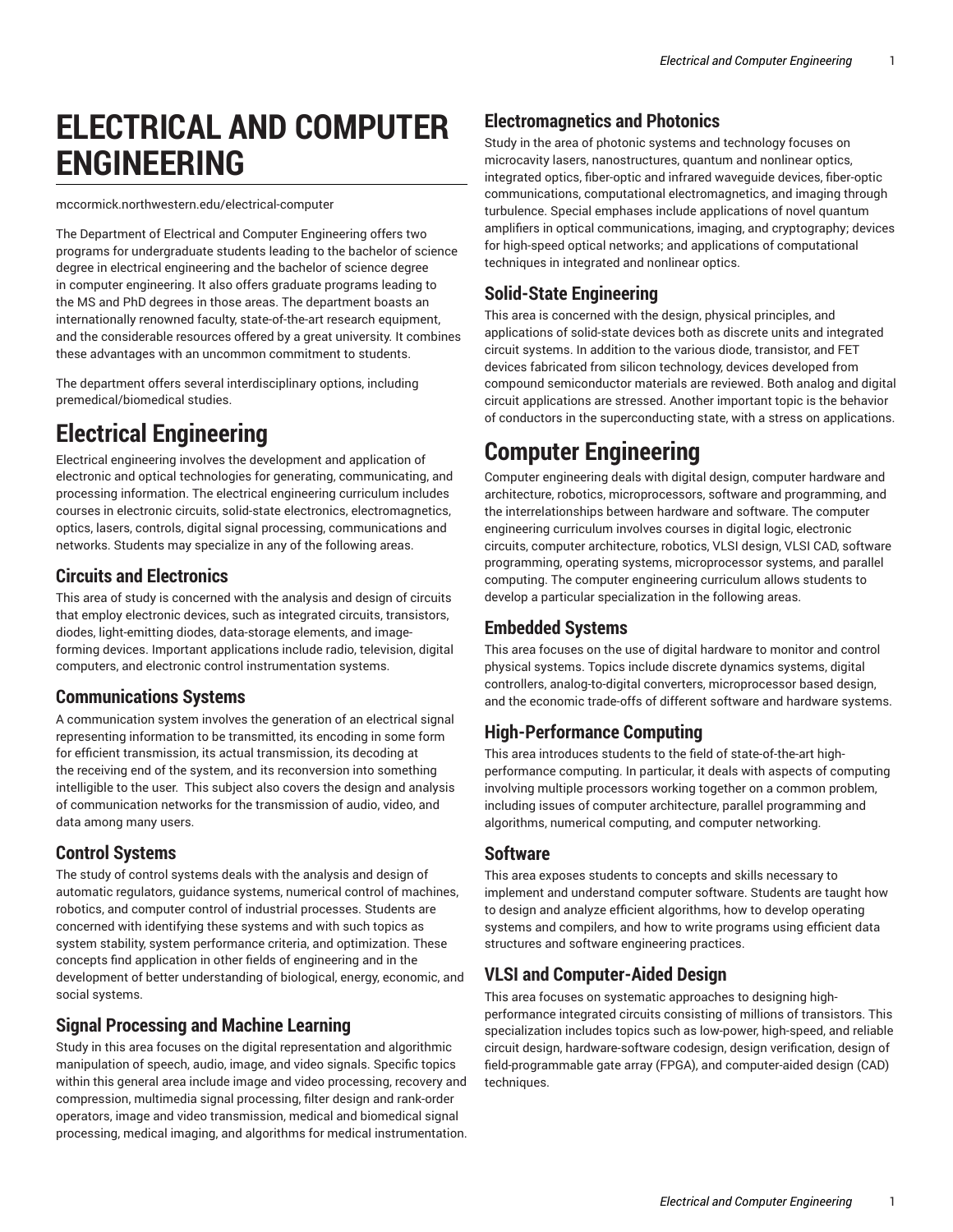## **Facilities**

Students have access to state-of-the-art research and teaching facilities, ranging from laboratories for electronic devices to parallel computers and worldwide distributed testbeds.

Electrical engineering facilities include laboratories for electronic circuits, digital circuits, solid-state electronics, fabrication of solid-state lasers and other quantum electronic/photonic devices, thin-film device development, biomedical electronics, microwave techniques, holography and coherent light optics, biological and other control systems, and signal, image, and speech processing.

Computer engineering facilities include laboratories in digital systems design, microprocessor systems, microprogramming, robotics, computeraided design, and computer networking.

The department has major research facilities for work in parallel computing systems, embedded systems, computer vision, VLSI design, electronic design automation, robotics, solid-state devices, fiber optics, lasers, computational electromagnetics, electronic materials, and biomedical engineering.

## **Programs of Study**

- Computer [Engineering](https://catalogs.northwestern.edu/undergraduate/engineering-applied-science/electrical-computer-engineering/computer-engineering-degree/) Degree ([https://catalogs.northwestern.edu/](https://catalogs.northwestern.edu/undergraduate/engineering-applied-science/electrical-computer-engineering/computer-engineering-degree/) [undergraduate/engineering-applied-science/electrical-computer](https://catalogs.northwestern.edu/undergraduate/engineering-applied-science/electrical-computer-engineering/computer-engineering-degree/)[engineering/computer-engineering-degree/](https://catalogs.northwestern.edu/undergraduate/engineering-applied-science/electrical-computer-engineering/computer-engineering-degree/))
- Electrical [Engineering](https://catalogs.northwestern.edu/undergraduate/engineering-applied-science/electrical-computer-engineering/electrical-engineering-degree/) Degree ([https://catalogs.northwestern.edu/](https://catalogs.northwestern.edu/undergraduate/engineering-applied-science/electrical-computer-engineering/electrical-engineering-degree/) [undergraduate/engineering-applied-science/electrical-computer](https://catalogs.northwestern.edu/undergraduate/engineering-applied-science/electrical-computer-engineering/electrical-engineering-degree/)[engineering/electrical-engineering-degree/\)](https://catalogs.northwestern.edu/undergraduate/engineering-applied-science/electrical-computer-engineering/electrical-engineering-degree/)

#### **COMP\_ENG 203-0 Introduction to Computer Engineering (1 Unit)**

Overview of computer engineering design. Number systems and Boolean algebra. CMOS and logic gates. Design of combinational circuits and simplification. Decoders, multiplexers, adders. Sequential logic and flip flops. Introduction to assembly language.

#### **COMP\_ENG 205-0 Fundamentals of Computer System Software (1**

Unit) Basics of assembly language programming. Macros. System stack and procedure calls. Techniques for writing assembly language programs. Features of Intel x86 architecture. Interfaces between C and assembly codes. Prerequisite: COMP\_SCI 111-0 or GEN\_ENG 205-1; COMP\_ENG 203-0 recommended.

**COMP\_ENG 295-0 Special Topics in Computer Engineering (1 Unit)** Topics suggested by students or faculty and approved by the department.

#### **COMP\_ENG 303-0 Advanced Digital Design (1 Unit)**

Overview of digital logic design. Technology review. Delays, timing in combinational and sequential circuits, CAD tools, arithmetic units such as ALUs and multipliers. Introduction to VHDL. Prerequisite: COMP\_ENG 203-0.

### **COMP\_ENG 329-0 The Art of Multicore Concurrent Programming (1 Unit)**

Concurrency disciplines and practical programming techniques for multicore processors; synchronization primitives, mutual exclusion, foundation of shared memory, locking, non-blocking synchronization, and transactional memory.

Prerequisite: COMP\_SCI 110-0 or COMP\_SCI 111-0.

### **COMP\_ENG 334-0 Fundamentals of Blockchains and Decentralization (1 Unit)**

This course is partly an introduction to the fundamentals of blockchains and decentralized applications and partly a springboard toward

deeper understanding and further exploration. The course explains how blockchains work; teaches the underlying fundamentals of distributed consensus; provides hands-on experience through computer assignments; and also touches upon economic and policy issues. Prerequisites: COMP\_SCI 212-0 or ELEC\_ENG 302-0 or equivalent or graduate standing and basic programming skills.

#### **COMP\_ENG 346-0 Microprocessor System Design (1 Unit)**

Structure and timing of typical microprocessors. Sample microprocessor families. Memories, UARTS, timer/counters, serial devices, and related devices. MUX and related control structures for building systems. Standard bus structures. Interrupt programming. Hardware/software design tradeoffs.

Prerequisites: COMP\_ENG 203-0, COMP\_ENG 205-0.

### **COMP\_ENG 347-1 Microprocessor Systems Project I (1 Unit)**

Design, prototype and test individual projects involving microprocessors and related devices such as PAL/FPGA and special purpose ICs. Embedded-system tools such as special purpose compilers and ICE (incircuit emulation). Manufacturing issues such as PCB layout. Survey of microprocessor platforms. Part I deals with specification and design. Prerequisite: COMP\_ENG 346-0.

### **COMP\_ENG 347-2 Microprocessor Systems Project II (1 Unit)**

Design, prototype and test individual projects involving microprocessors and related devices such as PAL/FPGA and special purpose ICs. Embedded-system tools such as special purpose compilers and ICE (incircuit emulation). Manufacturing issues such as PCB layout. Survey of microprocessor platforms. Part II deals with implementation, testing, and documentation.

Prerequisite: COMP\_ENG 347-1.

### **COMP\_ENG 355-0 ASIC and FPGA Design (1 Unit)**

Overview of computer-aided design tool flow for ASIC and FPGA design. Synthesis from hardware description languages and creation of finitestate machines. Differences between FPGA and ASIC design flows. Exploration of concepts in several projects. Prerequisite: COMP\_ENG 303-0.

### **COMP\_ENG 356-0 Introduction to Formal Specification & Verification (1 Unit)**

Introduction to formal techniques used for system specifications and verifications: temporal logic, set theory, proofs, and model checking. TLA+ (Temporal Logic of Actions) specifications. Safety and liveness properties. Real-time specs and verifications.

### **COMP\_ENG 357-0 Design Automation in VLSI (1 Unit)**

VLSI physical design, including logic design, architectural design, and packaging. Development of CAD tools for VLSI physical design. Prerequisites: COMP\_SCI 214-0, COMP\_ENG 303-0.

#### **COMP\_ENG 358-0 Introduction to Parallel Computing (1 Unit)**

Introduction to parallel computing for scientists and engineers. Sharedmemory parallel architectures and programming, distributed memory, message-passing data-parallel architectures, and programming. Prerequisite: COMP\_SCI 211-0 or graduate standing.

### **COMP\_ENG 361-0 Computer Architecture I (1 Unit)**

Design and understanding of the computer system as a whole unit. Performance evaluation and its role in computer system design; instruction set architecture design, data-path design and optimizations (e.g., ALU); control design; single cycle, multiple cycle, and pipeline implementations of processor. Hazard detection and forwarding; memory hierarchy design; cache memories, virtual memory, peripheral devices, and I/O.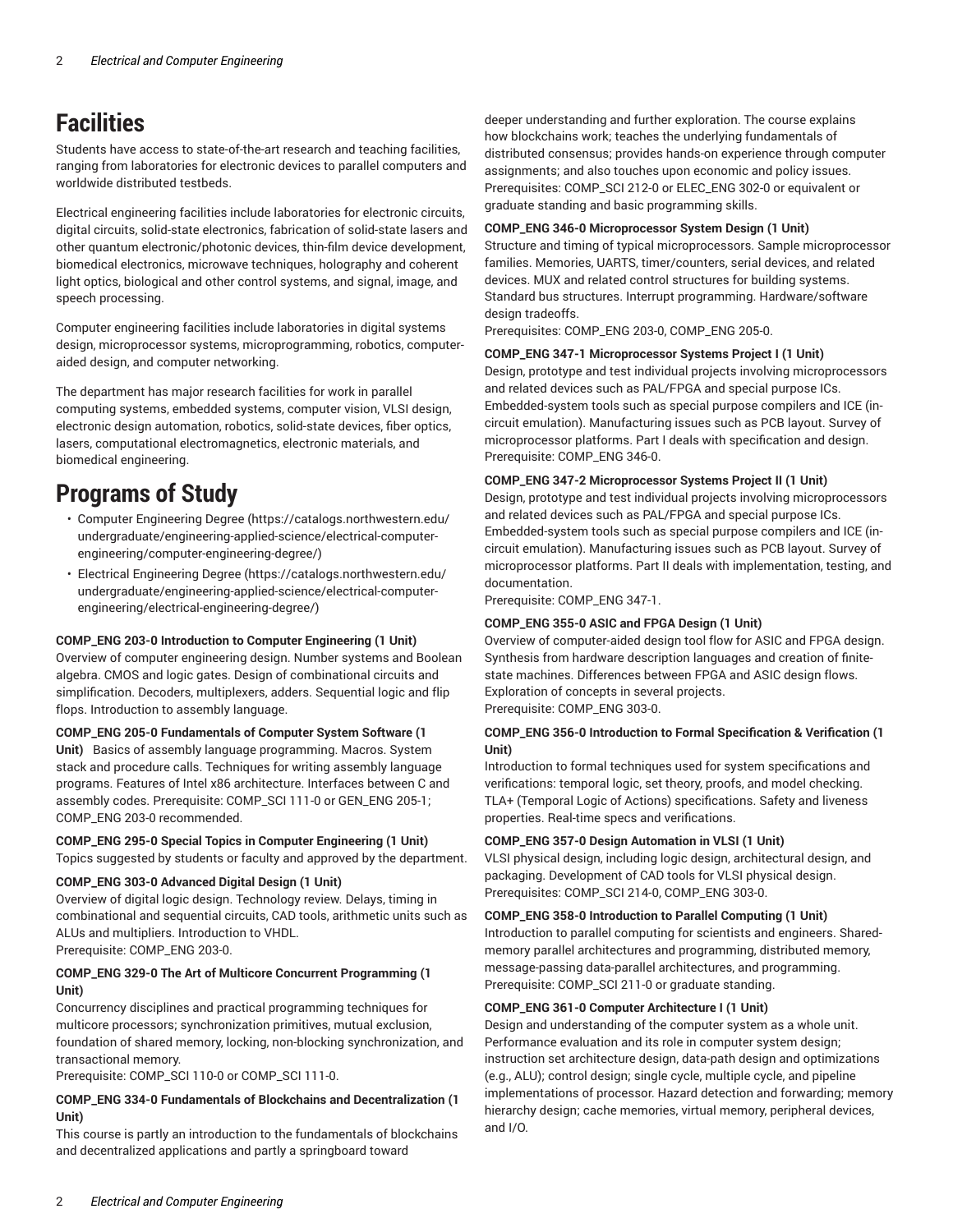Prerequisites: (COMP\_ENG 205-0 or COMP\_SCI 213-0) AND (COMP\_ENG 303-0 or COMP\_ENG 355-0).

**COMP\_ENG 362-0 Computer Architecture Projects (1 Unit)**  Quarter-long team project designing a processor for a complete instruction set. Involves ISA design, design of components, data-path, and control for a pipelined processor to implement the ISA. Use of industrial-strength design tools and VHDL as the design specification language. Designs are evaluated using benchmark programs for correctness and performance. Prerequisite: COMP\_ENG 361-0.

**COMP\_ENG 364-0 CyberPhysical Systems Design and Application (1** Unit) This course will introduce trends and challenges of modern cyber-

physical systems, and review state-of-the-art design paradigms and tools in academia and industry. It will introduce fundamental concepts in the modeling of cyber-physical systems, important models of computation such as dataflow, state machine, and synchronous-reactive semantics, real-time embedded architectures, and synthesis methodologies for generating efficient, correct, and predictable implementations.

### **COMP\_ENG 365-0 Internet-of-things Sensors, Systems, And Applications**

**(1 Unit)**  In-depth review of advanced technology surrounding the Internet-of-Things; including wireless sensing networks, wearables, drones, privacy, machine learning, and energy-efficient computing. Application domains in health, infrastructure monitoring, green computing and others are explored. Following a seminar format with alongside exploration of new research areas through a project proposal.

**COMP\_ENG 366-0 Embedded Systems (1 Unit)**  Introduction to the design and evaluation of embedded systems, with emphasis on the system-level aspects of embedded systems. Topics include modeling (models of computation and models of communication), survey of embedded system hardware, software and operating system issues specific to embedded system design, mapping specifications to hardware, and testing and evaluation of embedded systems.

### **COMP\_ENG 368-0 Programming Massively Parallel Processors with CUDA (1 Unit)**

A hands-on introduction to parallel programming and optimizations for 1000+ core GPU processors, their architecture, the CUDA programming model, and performance analysis. Students implement various optimizations in massively-parallel workloads on modern GPUs. May not receive credit for both COMP\_ENG 368-0 and COMP\_ENG 468-0. Prerequisites: (COMP\_SCI 213-0 and (COMP\_SCI 211-0 or COMP\_SCI 230-0)) or permission of instructor.

### **COMP\_ENG 369-0 Introduction to Sensor Networks (1 Unit)**

Basic hardware and software platforms for sensor networks. Various algorithmic techniques for data routing, query processing, and tracking. Prerequisite: COMP\_SCI 343-0 or COMP\_SCI 340-0.

**COMP\_ENG 391-0 CMOS VLSI Circuit Design (1 Unit)**  Design of modern CMOS very large-scale integrated (VLSI) circuits.

### **COMP\_ENG 392-0 VLSI Systems Design Projects (1 Unit)**

Design of a cutting-edge VLSI chip. Teams of 5 to 10 students undertake a large circuit design problem, going from specification to VLSI implementation while optimizing for speed, area, and/or power. Group collaboration and engineering design.

Prerequisite: COMP\_ENG 391-0 or COMP\_ENG 355-0.

### **COMP\_ENG 393-0 Advanced Low Power VLSI and Mixed-signal IC Design (1 Unit)**

This course provides an in-depth review of the advanced technology in integrated circuit design. Special focuses will be given to ultra-low power circuit design, error resilient circuit design, machine learning accelerators,

power management circuits and basic design of analog mixed-signal circuit. Following a seminar format, detailed case study on circuit design techniques used by Intel, IBM, etc. will be discussed.

**COMP\_ENG 395-0 Special Topics in Computer Engineering (1 Unit)** Topics suggested by students or faculty and approved by the department.

**COMP\_ENG 399-0 Projects (1 Unit)**  Seminar and projects for advanced undergraduates on subjects of current interest in electrical and computer engineering.

**ELEC\_ENG 100-0 Electrons, Photons, and Bits: Adventures in Electrical and Computer Engineering (1 Unit)**  Introduction to contemporary topics in electrical engineering (5 weeks) and computer engineering (5 weeks) via lectures, demonstrations, and lab tours. No exams, but two in-depth term papers are required: the first on an electrical engineering topic reviewed during the first half of the course, and the second on a computer engineering topic reviewed during the second half of the course.

**ELEC\_ENG 195-0 Special Topics in Electrical Engineering (1 Unit)** Topics suggested by students or faculty and approved by the department.

### **ELEC\_ENG 202-0 Introduction to Electrical Engineering (1 Unit)**

Introduction to fundamental concepts and applications of electrical engineering. Topics include: circuit analysis from dc resistive networks to networks of impedances operating in the sinusoidal steady-state; circuit simplification and the Thevenin equivalent circuit; complex numbers and phasors; series and parallel inductor-capacitor resonance; simple analog filters; power transfer and impedance matching; op amps realizing active filters; signal spectra and the Fourier transform; signal sampling and aliasing; bandwidth and channel capacity; simple feedback and control systems; semiconductor electronics and devices including diodes, transistors, light-emitting diodes, and lasers.

**ELEC\_ENG 221-0 Fundamentals of Circuits (1 Unit)** Fundamental concepts in electrical circuits; circuit analysis and network theorems; linearity and superposition; series/parallel combinations of R, L, and C circuits; sinusoidal forcing; complex frequency and Bode plots; mutual inductance and transformers; two port networks. Prerequisite: ELEC\_ENG 202-0.

#### **ELEC\_ENG 222-0 Fundamentals of Signals & Systems (1 Unit)** Comprehensive introduction to analysis of continuous and discrete-time

signals and systems. Linear time-invariant systems, convolution. Fourier series representations of periodic signals. Continuous and discretetime Fourier transforms. Laplace transform; z-transform. Prerequisite: ELEC\_ENG 202-0.

### **ELEC\_ENG 223-0 Fundamentals of Solid State Engineering (1 Unit)**

Crystalline state of matter; quantum phenomena and quantum mechanics; electrons in atoms, atoms in crystals, electrons in crystals; semiconductors; thermal properties of crystals, electrical properties of crystals and semiconductors; pn junction. Prerequisites: ELEC\_ENG 202-0; PHYSICS 135-3; MATH 228-2.

### **ELEC\_ENG 224-0 Fund of Electromagnetics & Photonics (1 Unit)** Introduction to electromagnetic waves in electrical engineering.

Topics include: analysis of transmission lines in the time domain and the sinusoidal steady-state; fundamentals of electrostatics and magnetostatics; Maxwell's equations for time-varying electromagnetic fields; plane electromagnetic wave propagation, reflection, and transmission at material interfaces; Poynting's theorem; introduction to fiber optics and photonics. Prerequisites: (ELEC\_ENG 202-0 and ELEC\_ENG 221-0 and PHYSICS 135-2 and MATH 228-2) or consent of instructor.

**ELEC\_ENG 225-0 Fundamentals of Electronics (1 Unit)** Diode, BJT, and FET circuits; design using ideal operational amplifiers; feedback;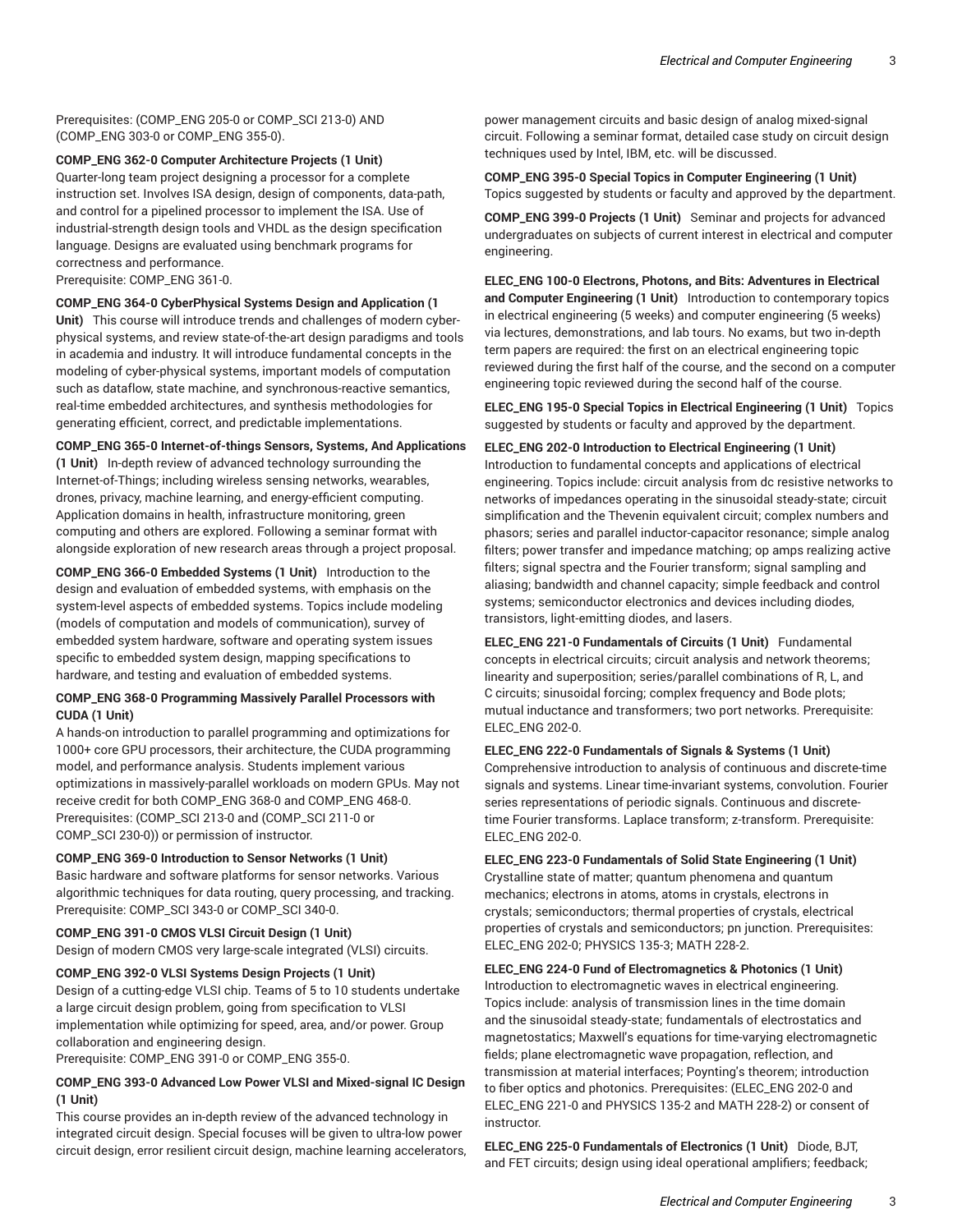frequency response; biasing; current sources and mirrors; smallsignal analysis; design of operational amplifiers. Prerequisites: ELEC\_ENG 221-0, ELEC\_ENG 223-0.

**ELEC\_ENG 250-0 Physical Electronics and Devices (1 Unit)** The physical basis of electronic and optoelectronic devices and their application in analog and digital systems. Diodes, transistors, LEDs, photodetectors, and lasers are described, and their properties explored. Prerequisites: ELEC\_ENG 221-0; PHYSICS 135-2.

### **ELEC\_ENG 295-0 Special Topics in Electrical Engineering (1 Unit)** Topics

suggested by students or faculty and approved by the department.

### **ELEC\_ENG 302-0 Probabilistic Systems (1 Unit)**

Introduction to probability theory and its applications. Axioms of probability, distributions, discrete and continuous random variables, conditional and joint distributions, correlation, limit laws, connection to statistics, and applications in engineering systems. May not receive credit for both ELEC\_ENG 302-0 and any of the following: IEMS 202-0; MATH 310-1; STAT 320-1; ELEC\_ENG 383-0, ELEC\_ENG 385-0. Corequisite: MATH 228-2 or equivalent.

### **ELEC\_ENG 307-0 Communications Systems (1 Unit)**

Analysis of analog and digital communications systems, including modulation, transmission, and demodulation of AM, FM, and TV systems. Design issues, channel distortion and loss, bandwidth limitations, additive noise.

Prerequisites: ELEC\_ENG 222-0, ELEC\_ENG 302-0 or equivalent.

### **ELEC\_ENG 308-0 Applied Electromagnetics and Photonics (1 Unit)**

Electromagnetic wave behavior and design of metallic, dielectric, and optical waveguides and antennas and antenna arrays. Electromagnetic wave fundamentals of wireless communications systems and radar techniques.

Prerequisite: ELEC\_ENG 224-0.

### **ELEC\_ENG 326-0 Electronic System Design I (1 Unit)**

This fast-paced course teaches students how to go from a project idea to a fully functional prototype implementation. This involves a printed circuit board design using PCB CAD software, surface mount soldering, MCU programming, CAD design for 3D printing, and web design. Prerequisites: ELEC\_ENG 221-0 and ELEC\_ENG 225-0 and COMP\_SCI 211-0, or graduate standing, or instructor consent.

**ELEC\_ENG 327-0 Electronic System Design II: Project (1 Unit)** 

This course puts to practice the knowledge gained in Electronic System Design I, and have students create a fully functional prototype implementation. This involves the same principles as in Electronic System Design I, but more independently, and with some design optimization. The course will also focus on team management and presentation skills, culminating in a project fair to the public. For a student with senior standing, this course can count towards the Design Degree Requirement in EE.

Prerequisite: ELEC\_ENG 326-0 or instructor consent.

**ELEC\_ENG 328-0 Information Theory & Learning (1 Unit)** This course gives students analytical tools to quantify information, perform inference, and study the relationship of information and learning. The course covers information measures, the source and the channel coding theorems, statistical inference, and learning with neural networks. In particular, the course explores a common set of models and tools used by both machine learning and state-of-the-art data compression and errorcontrol codes. This course is aimed at undergraduate students in engineering, science, mathematics, and computing. It expects familiarity with undergraduate-level calculus, probability theory, and linear algebra. Prerequisite: Basic probability theory (ELEC\_ENG 302-0 or equivalent).

### **ELEC\_ENG 331-0 Introduction to Computational Photography (1 Unit)**

Fundamentals of digital imaging and modern camera architectures. Hands-on experience acquiring, characterizing, and manipulating data captured using a modern camera platform.

### **ELEC\_ENG 332-0 Introduction to Computer Vision (1 Unit)**

Computer and biological vision systems, image formation, edge detection, image segmentation, texture, representation and analysis of two-dimensional geometric structures and of three-dimensional structures.

Prerequisites: COMP\_SCI 212-0 or ELEC\_ENG 302-0 or equivalent or graduate standing.

### **ELEC\_ENG 333-0 Introduction to Communication Networks (1 Unit)**

Data communication basics. Telephone, cellular, cable, and computer networks. Layered network architectures, models, and protocols. Switching, routing, flow control, and congestion control. Medium access control, ARQ, and local area networks. Queuing models and network performance analysis.

Prerequisite: ELEC\_ENG 302-0 or equivalent.

### **ELEC\_ENG 334-0 Fundamentals of Blockchains and Decentralization (1 Unit)**

This course is partly an introduction to the fundamentals of blockchains and decentralized applications and partly a springboard toward deeper understanding and further exploration. The course explains how blockchains work; teaches the underlying fundamentals of distributed consensus; provides hands-on experience through computer assignments; and also touches upon economic and policy issues. Prerequisites: COMP\_SCI 212-0 or ELEC\_ENG 302-0 or equivalent or graduate standing and basic programming skills.

### **ELEC\_ENG 335-0 Deep Learning Foundations from Scratch (1 Unit)**

The course covers the fundamentals of deep learning and numerical optimization, with many application examples.

### **ELEC\_ENG 353-0 Digital Microelectronics (1 Unit)**

Logic families, comparators, A/D and D/A converters, combinational systems, sequential systems, solid-state memory, largescale integrated circuits, and design of electronic systems. Prerequisites: COMP\_ENG 203-0, ELEC\_ENG 225-0.

### **ELEC\_ENG 359-0 Digital Signal Processing (1 Unit)**

Discrete-time signals and systems. Discrete-time Fourier transform, ztransform, discrete Fourier transform, digital filters. Prerequisite: ELEC\_ENG 222-0.

### **ELEC\_ENG 360-0 Introduction to Feedback Systems (1 Unit)**

Linear feedback control systems, their physical behavior, dynamical analysis, and stability. Laplace transform, frequency spectrum, and root locus methods. System design and compensation using PID and lead-lag controllers. Digital implementations of analog controllers.

Prerequisite: ELEC\_ENG 222-0 or MECH\_ENG 390-0 or BMD\_ENG 309-0 or equivalent.

### **ELEC\_ENG 363-0 Digital Filtering (1 Unit)**

Recursive and nonrecursive digital filters, decimation and interpolation, A/D and D/A conversion as digital filtering problems. Implementation of nonrecursive filters via FFT, quantization problems (e.g., companding and limit cycles).

Prerequisite: ELEC\_ENG 359-0.

### **ELEC\_ENG 372-1 Robot Design Studio (1 Unit)**

In this course, teams of students will design and build robots. For instance, teams may build robots inspired by the Summer Olympics: a robot that can perform on the uneven bars, that can skate a half-pipe, or or that can do flips on a BMX bike. The ultimate goal is to build a robust,